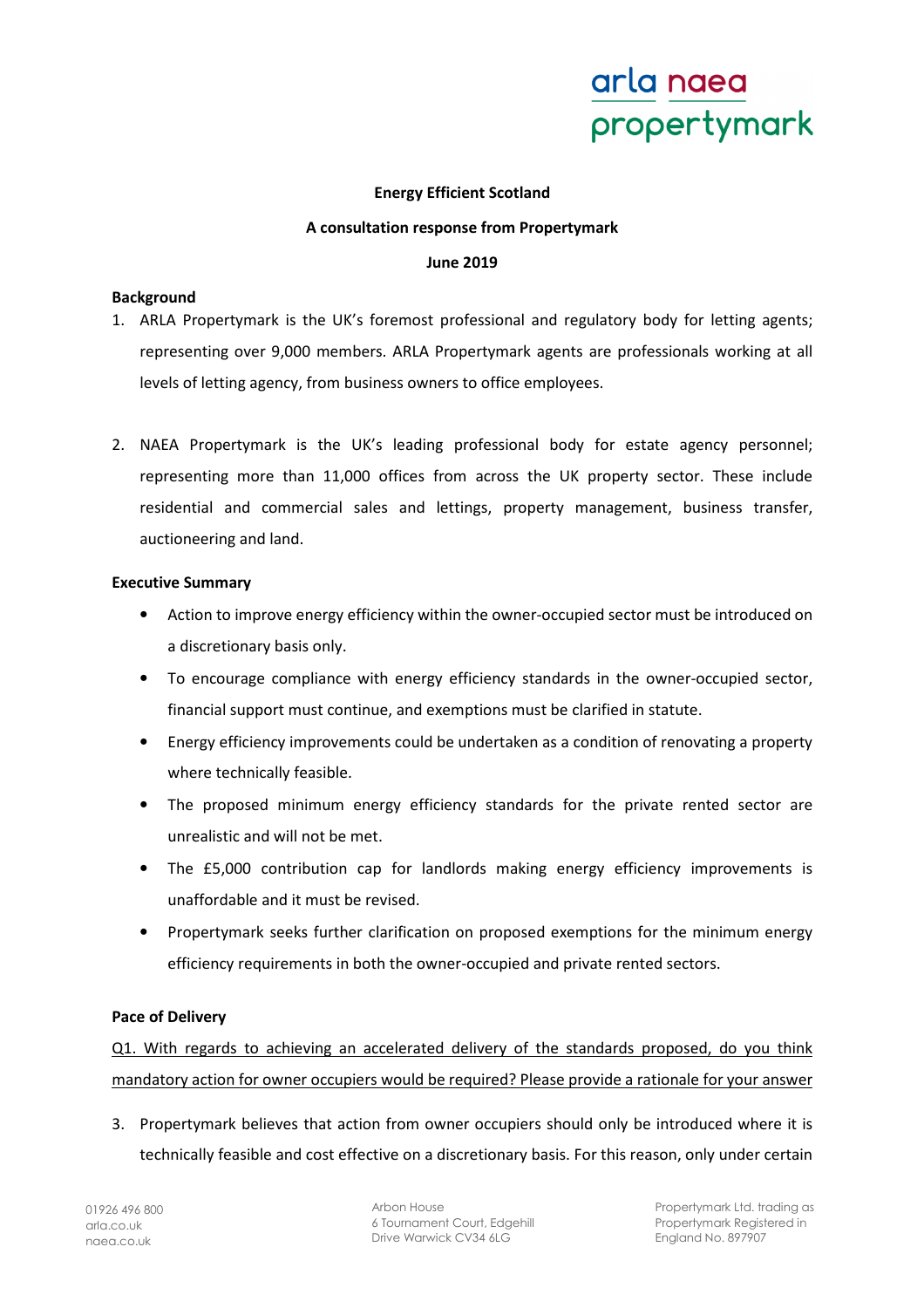conditions must any action be introduced. Firstly, owner occupiers must be provided with financial assistance in order to make these improvements. Secondly, the timelines must be staggered in a way that makes the targets feasible. Finally, exemptions must be made where properties are unable to meet the requirements either due to financial reasons or the property itself. It must be noted that if this becomes a mandatory obligation many properties may not have the ability to improve energy efficiency. For this reason, we seek clarification on proposed exemptions to the requirements, ahead of any target date being set in legislation.

## *Financial assistance*

4. To ensure ease of compliance and encourage owner occupiers to make energy efficiency improvement the Scottish Government must continue financial support through the Home Energy Efficiency Programmes for Scotland (HEEPS).<sup>1</sup> Should action be introduced on a mandatory basis, interest-free loans and grants must be offered to owner-occupiers and advertised widely to make energy efficiency improvements. By providing owner-occupiers with a financial incentive, as well as supporting them to make improvements, more people will be encouraged to raise the energy performance of their homes.

### *Timeline*

5. If minimum standards are introduced for the owner-occupied sector, the Scottish Government must allow adequate time between the successive EPC requirements. We are concerned that if targets are too soon from the next, these will not be met, and it could result in owner occupiers being penalised unnecessarily where they have made all efforts to comply. Additionally, to allow for preparation, the sector must be informed ahead of time should minimum requirements be introduced. To further understand our position on this, please refer to our response to Q3.

### *Exemptions*

6. The Scottish Government must not introduce minimum energy efficiency requirements where exemptions are not in place. Before any energy efficiency targets are introduced for owner occupiers, the Scottish Government must legislate on any proposed exemptions from the minimum EPC grades. Further, we would argue that there will be many properties, largely due to the age of the stock, that will never reach the proposed EPC targets. Propertymark particularly seeks clarification on listed buildings, properties where it is not technically feasible to make improvements, and where funding cannot be obtained.

 $\overline{a}$ 

<sup>1</sup> https://www.energysavingtrust.org.uk/scotland/grants-loans/heeps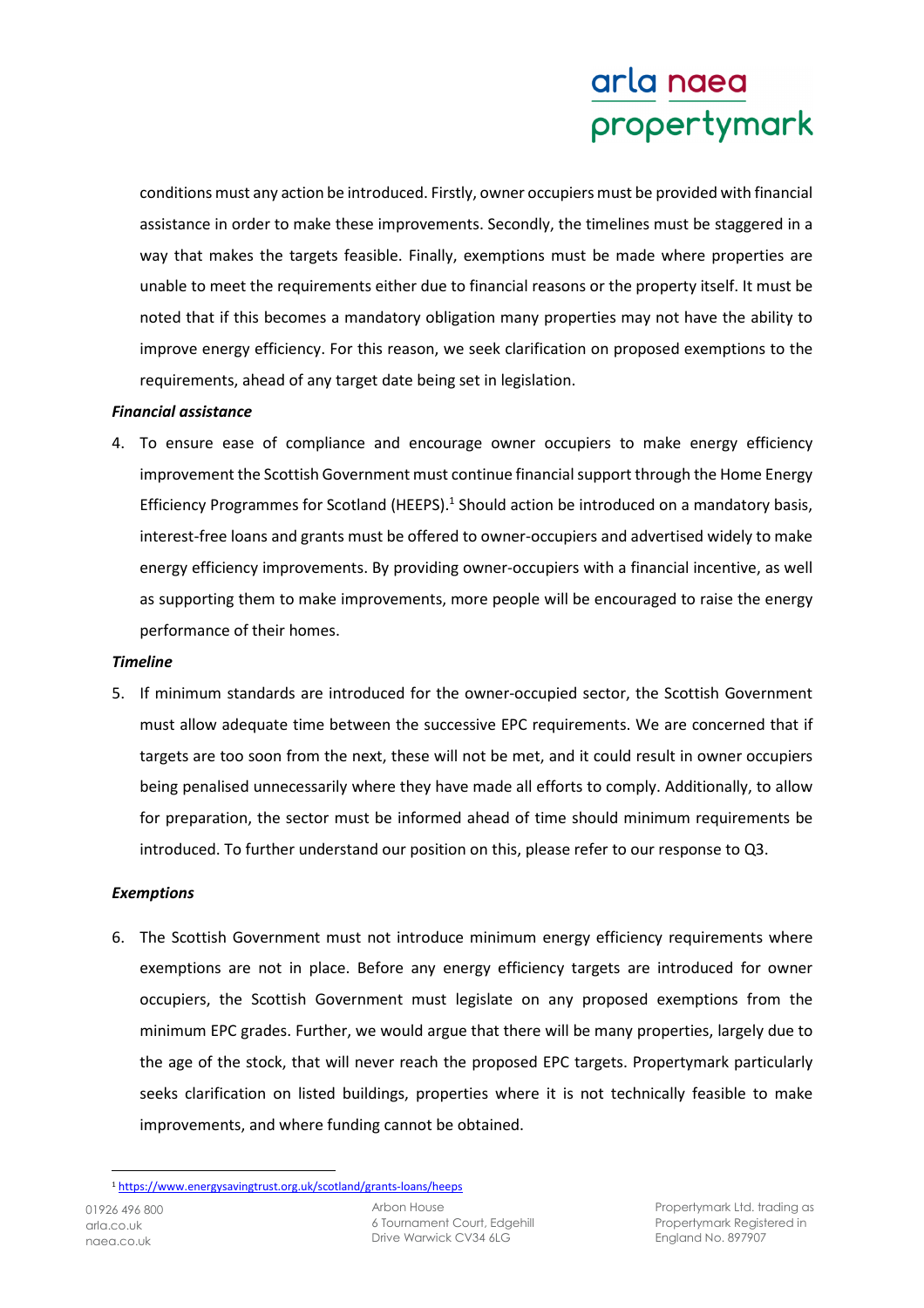Q2. What trigger points, e.g. sale, renovation, etc. could be used to require owner occupiers to undertake energy efficiency improvements?

- 7. Propertymark does not support property sale being a trigger point to require owner occupiers to undertake energy efficiency improvements. This would stall the market and have a profoundly negative impact on people buying and selling property.
- 8. We believe the Scottish Government should instead focus on four things to encourage owner occupiers to undertake energy efficiency improvements. Firstly, when property is purchased for renovation. Secondly, improving and bringing empty property back into use. Thirdly, help fuel poor households. Fourthly, embark on a communications campaign to highlight the environmental impact and financial incentive schemes that are in existence to support owner occupiers make energy efficiency improvements.

#### *Sale*

- 9. Sale of property as a trigger point for energy efficiency improvements would stall the market and result in less people selling their homes. Selling a home can already be a costly process, and we do not think it is beneficial to add additional costs for the vendor. It is required by law the vendor to commission a home report, in addition to the cost to market the property. A home report consists of three components: a single survey, an energy report and a property questionnaire.<sup>2</sup> The Royal Institute of Charted Surveyors estimate that a home report costs between £585 and £820.<sup>3</sup> In the UK, the average commission charged by an estate agent is 1.42%.<sup>4</sup>
- 10. Furthermore, on average people in the UK move home once every 23 years.<sup>5</sup> Thus, requiring minimum energy efficiency standards at a point of sale would have little impact on improving energy efficiency in Scotland. If less properties are put on the market for sale this will negatively impact the property sales industry with less stock available. A consequence to consider is that when demand outstrips supply, house prices rise.<sup>6</sup> This must be taken into consideration as house prices in Scotland are already on a steady increase year-on-year.<sup>7</sup> As house prices rise, more

<sup>5</sup> https://www.idealhome.co.uk/news/zoopla-average-brit-moves-home-181281

 $\overline{\phantom{0}}$ 

<sup>2</sup>https://scotland.shelter.org.uk/get\_advice/advice\_topics/finding\_a\_place\_to\_live/buying\_a\_home/home\_reports\_if\_youre\_buying\_a\_ho me

<sup>3</sup> https://www.s1homes.com/property-selling-guide/faqs/

<sup>4</sup> https://www.which.co.uk/money/mortgages-and-property/home-movers/selling-a-house/estate-agent-fees-and-contractsan2n90t09n2g

<sup>6</sup> https://www.theguardian.com/society/2015/dec/04/uk-house-prices-set-to-rise-further-as-demand-outstrips-supply

<sup>7</sup> https://www.bbc.co.uk/news/uk-scotland-scotland-business-48594589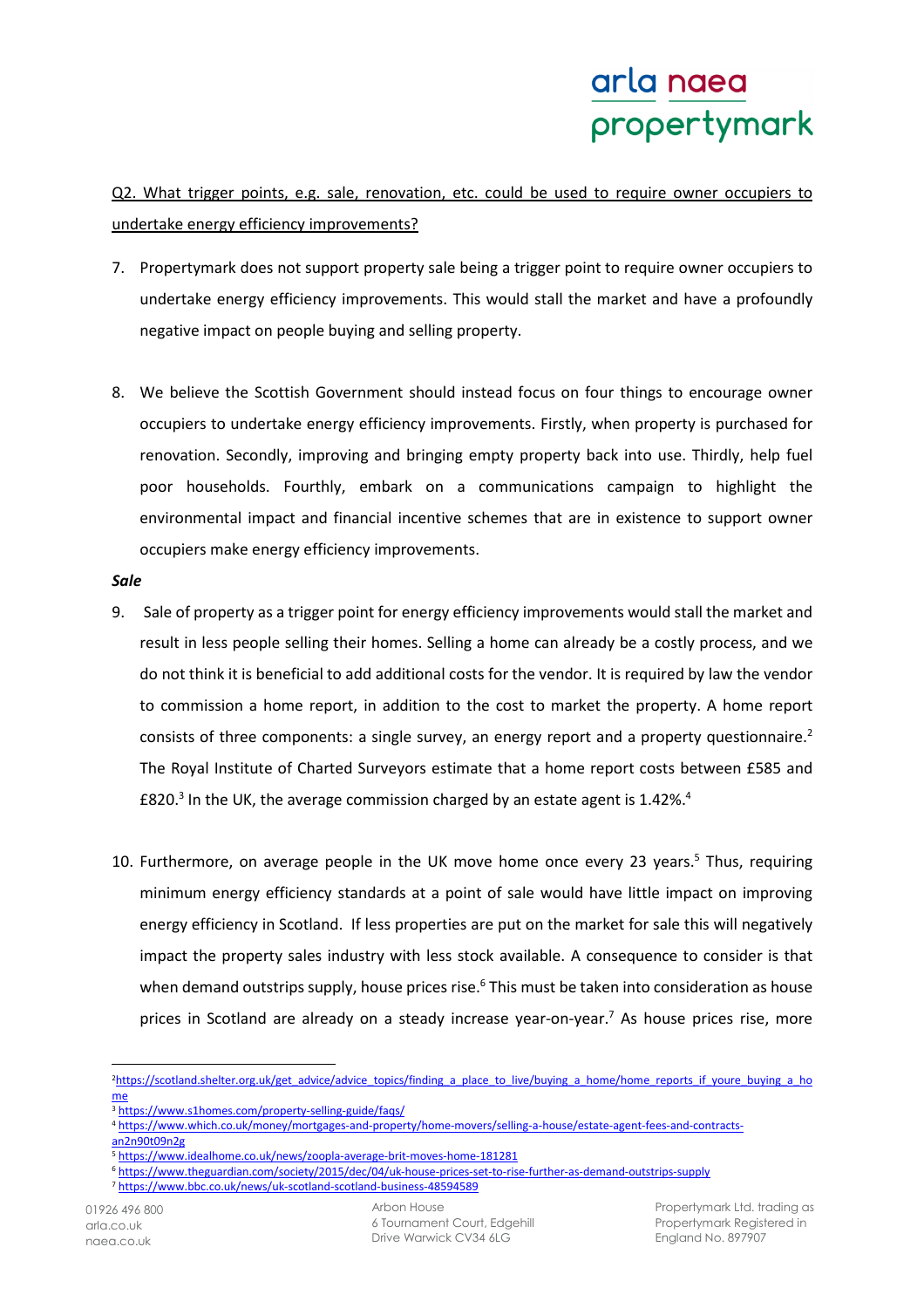people are alienated from achieving homeownership. Thus, requiring those selling their properties to make energy efficiency improvements will negatively impact the housing market overall and it must not be introduced as a trigger point for minimum energy efficiency standards.

### *Renovation*

11. Should action for owner occupiers to meet energy efficiency standards be introduced, we believe that when a property is purchased for renovation this is a circumstance in which it makes sense to adhere to minimum standards. However, this must still take into consideration the technical feasibility to do this. For example, a listed building or a building in a conservation zone may not be able to obtain permission to undertake some energy efficiency requirements and should be exempted. As new builds must meet minimum standards, it is reasonable for renovations where it is technically feasible to also meet minimum standards. We believe that this could be linked to the EPC Recommendations Report contained within the Home Report if the property has been purchased for renovation. However, we are unsure how this would be policed where properties with existing owners are being renovated. This is because, EPCs are currently only required when a property is being sold or rented to a new tenant.<sup>8</sup> Consequently, owner occupiers may have lived in the property for a period longer than it has been required to obtain an EPC, the EPC may be out of date, or commissioned prior to 1 October 2012 when the Recommendations Report was introduced and in these instances it would be difficult to enforce. Therefore, it would be sensible to require minimum standards where a property has been bought with the intention to renovate.

# *Empty Properties*

12. Propertymark thinks that where a long-term empty property has been purchased to renovate, buyers should be recognised for improving the energy efficiency of the property to the best standard. Scottish Government data shows that 37,135 properties were classed as long-term empty in 2018.<sup>9</sup> This should be in addition to the financial assistance we refer to in our response to Q1, where a long-term empty home is bought, and energy efficiency improvements are made. We would suggest that in these instances, buyers should be eligible for Council Tax exemptions. This exemption could apply during the time the improvements are being made and/or a period after work has been completed. Propertymark supports incentives for owners of long-term empty properties to bring these homes back in to use.<sup>10</sup> We think that it is reasonable for energy

l

<sup>8</sup> https://www.gov.scot/publications/energy-performance-certificates-introduction/

<sup>9</sup> https://www2.gov.scot/Topics/Statistics/Browse/Housing-Regeneration/HSfS/LTemptysecondhomes/EmptySecondhometables

<sup>10</sup> https://www.arla.co.uk/media/1047976/scotland-empty-homes.pdf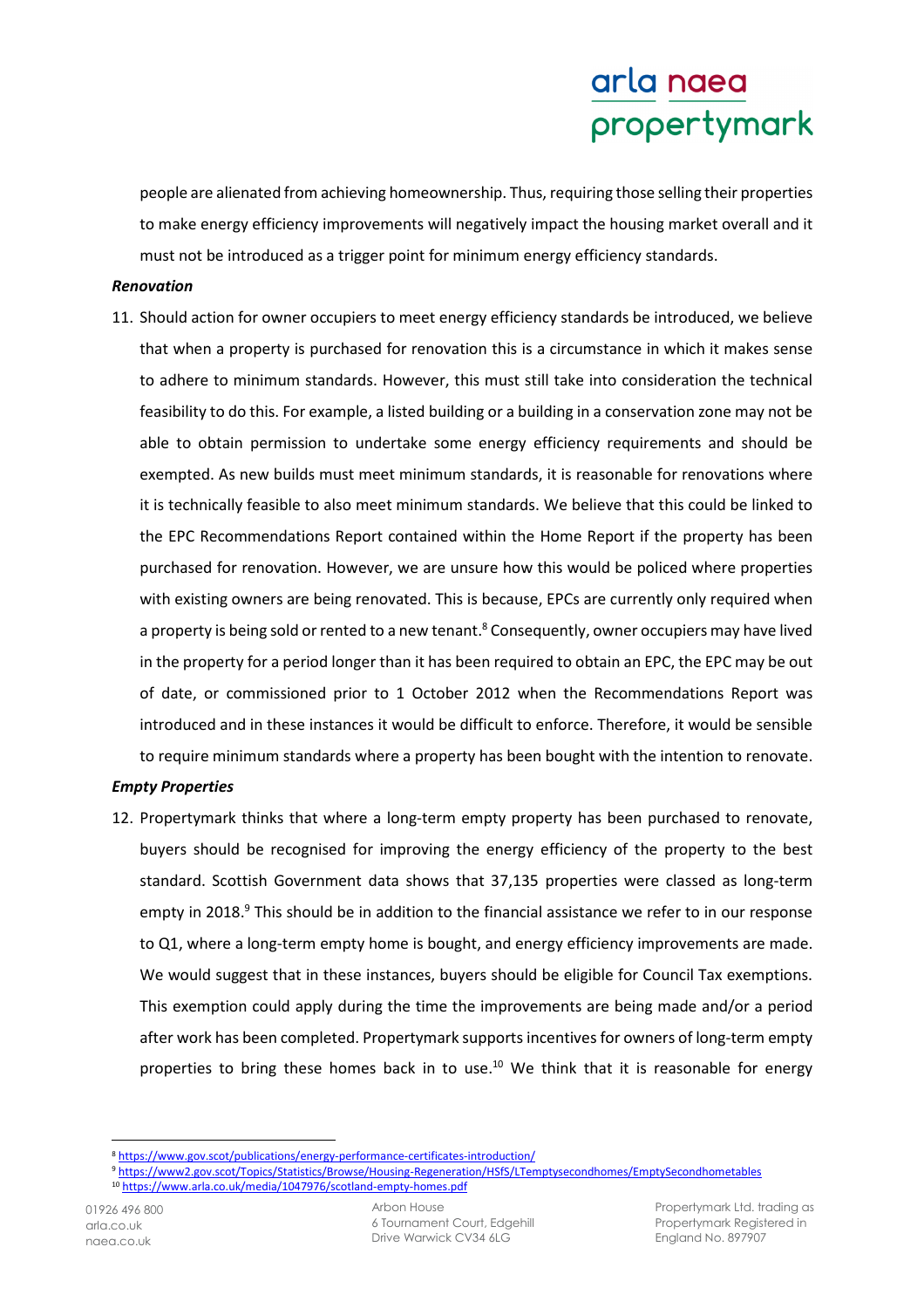efficiency to be addressed when long-term empty properties are brought back into use, therefore addressing the problem of vacant homes and the energy efficiency of existing stock.

## *Existing stock & fuel poverty*

13. To ensure that the Scottish Government achieves its aims to tackle fuel poverty, focus must be on improving the energy efficiency of these owner-occupied properties. The Scottish Fuel poverty Statement defined fuel poverty as a household "if, in order to maintain a satisfactory heating regime, it would be required to spend more than 10 per cent of its income on all household fuel use," extreme fuel poverty equates to 20 per cent of income.<sup>11</sup> The Scottish Parliament has recently passed the Fuel Poverty (Targets, Definition and Strategy) (Scotland) Bill,<sup>12</sup> which sets a target for only five per cent of Scottish households to be in fuel poverty by 2040, and only one per cent in extreme poverty. We do not think this will be achieved if the Scottish Government focusses on setting trigger points rather than addressing fuel poverty in owner occupied Scottish households. In 2017, approximately 57 per cent of fuel poor households were owner occupied (46 per cent owned outright and 10 per cent mortgaged).<sup>13</sup> Furthermore, over half of fuel poor households are older in age.<sup>14</sup> We believe that the Scottish Government must focus on providing financial aid to these households to make energy efficiency improvements before it introduces trigger points affecting all owner occupied stock. This will help in achieving the minimum energy efficiency targets and improving the levels of fuel poverty in Scotland.

### *Communications campaign*

14. If targets are to be introduced for mandatory energy efficiency standards in the owner-occupied sector the Scottish Government must engage in a full communications campaign to promote the benefits of making improvements. We believe that an effective communications campaign has the potential to make an impact on improving energy efficiency in the owner-occupied sector if It is well-informed and provides consumers with helpful material to encourage and aid them in making improvements. This could include information on the minimising the environmental impact of energy inefficient Scottish homes, work on combatting fuel poverty, and details on resources and funding available for homeowners. The Scottish Government must ensure it works with consumer

 $\overline{\phantom{0}}$ 

<sup>11</sup> https://www.eas.org.uk/en/fuel-poverty-overview\_50439/

<sup>12</sup>https://www.parliament.scot/S5\_Bills/Fuel%20Poverty%20(Target%20Definition%20and%20Strategy)%20(Scotland)%20Bill/SPBill37BS0 52019.pdf

<sup>13</sup> https://www.gov.scot/binaries/content/documents/govscot/publications/statistics/2018/12/scottish-house-condition-survey-2017-keyfindings/documents/scottish-house-condition-survey-2017-key-findings/scottish-house-condition-survey-2017-keyfindings/govscot%3Adocument/00543632.pdf  $14$  Ibid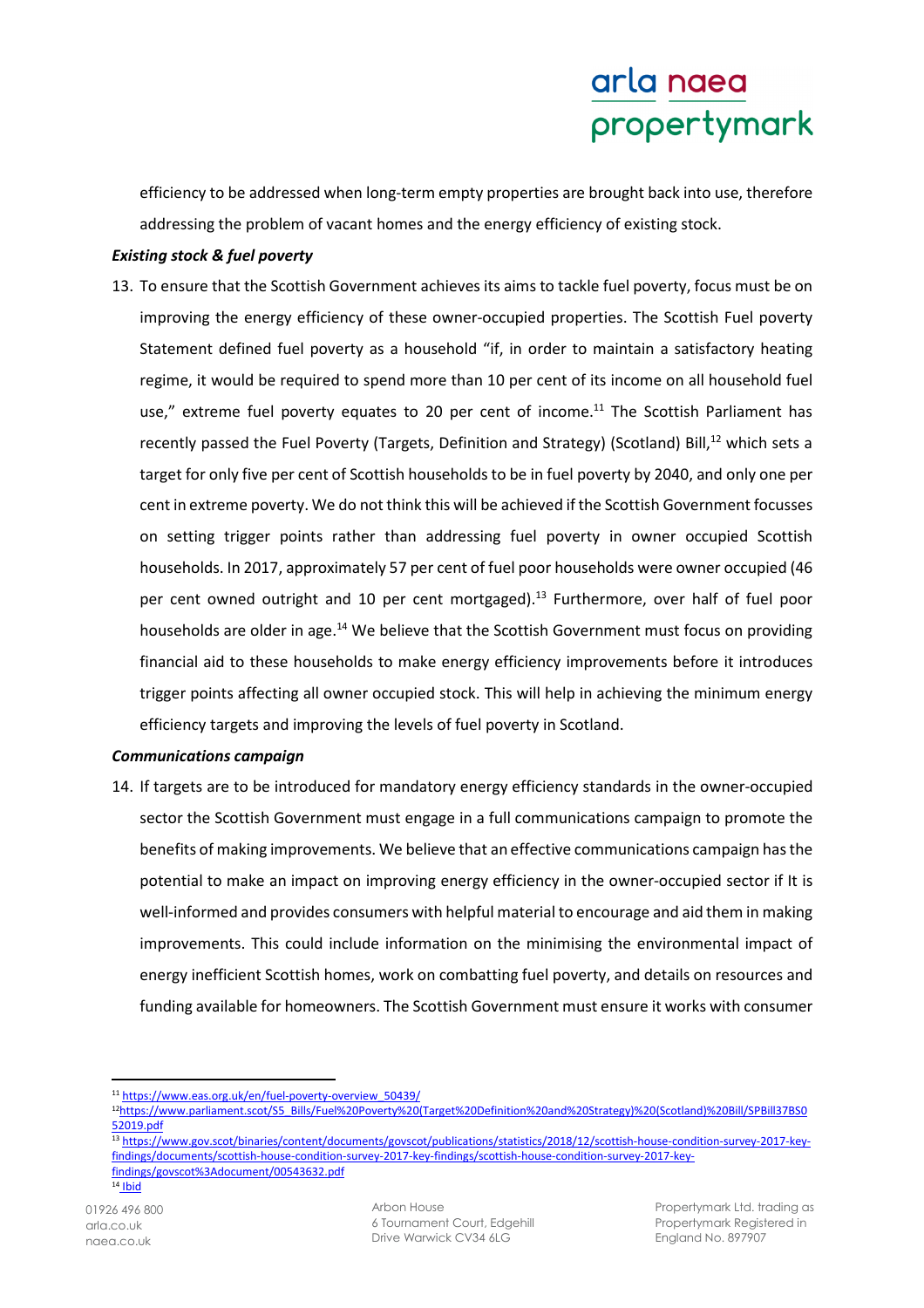groups, industry bodies and other non-governmental organisations to disseminate the information.

# Q3. When should mandatory energy efficiency targets be introduced for the owner-occupied sector? Should they be introduced before 2030?

15. On the whole Propertymark does not agree that mandatory energy efficiency targets should be introduced to the owner-occupied sector, instead this should be discretionary with measures in place to financially support homeowners and clarified exemptions. Furthermore, our members have highlighted that placing mandatory requirements on the owner occupied sector may result in an epidemic of false EPCs, considering that mandatory action will be resource intensive to police.<sup>15</sup> On the basis of this, if mandatory targets are eventually introduced this should be in at least 2030 or later to allow owner occupiers time to prepare for the requirements. This should follow a similar path to the requirements placed on the private rented sector, beginning with a minimum EPC of an E with certain exemptions for this requirement. The time period between each minimum EPC requirement must be considered once the first energy efficiency requirements have been in place for enough time in which its effectiveness can be monitored. The Scottish Government must be mindful that whilst they may intend to introduce successive targets at an earlier date, this does not necessitate that they will be met. Targets should be achievable and realistic, particularly when considering the age and type of existing housing stock.

### **Private Rented Sector**

# Q7. What are your views on using change of tenancy as a trigger to require the increased standard?

16. Whilst Propertymark thinks that a change in tenancy is a suitable trigger for the increased standard, we do not believe that the standard itself is realistic in terms of landlord incentive and proposed timescales. Our April 2019 Private Rented Sector Report found that tenancies are lasting 19 months on average.<sup>16</sup> We believe that if an increased standard was required at this timescale it could be disruptive for both tenant and landlord to make energy efficiency improvements. Propertymark members report that whilst they support the Scottish Government's endeavours to improve energy efficiency of existing stock, it must be noted that continual targets set for landlords to meet will cause some to exit the sector. Should landlords leave the sector; this will

l <sup>15</sup> Propertymark survey of Scottish members on energy efficiency, June 2019

<sup>16</sup> https://www.arla.co.uk/media/1048010/prs-report-april-2019.pdf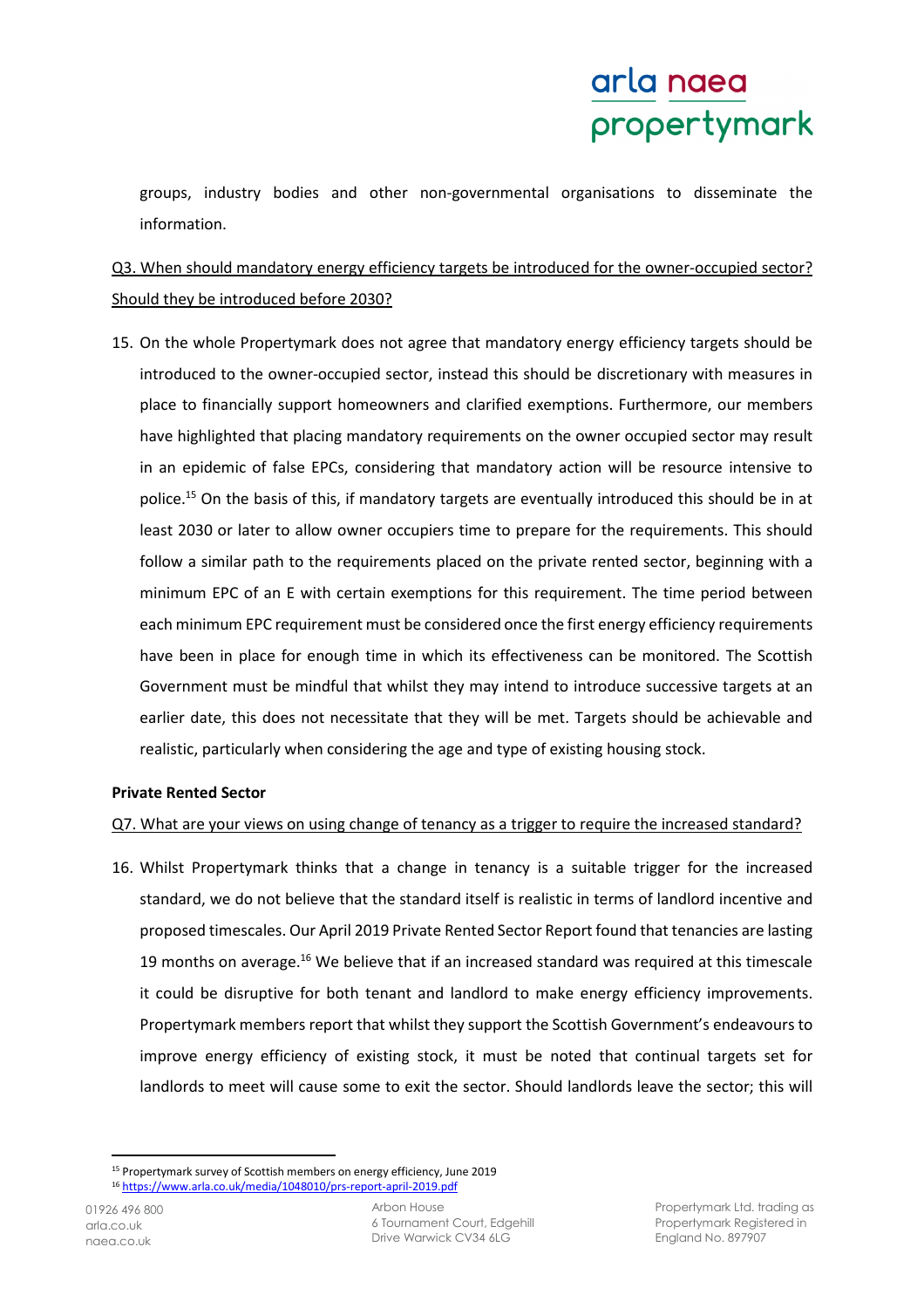take away much needed housing from 15 per cent $17$  of the population living in privately rented property. Therefore, we believe that the focus should be achieving a minimum of Band E in April 2020 and assessing this stage of the Energy Efficient Route Map,<sup>18</sup> before consideration is made for the successive EPC targets.

# Q8. What are your views on using 1 April 2025 as the date to start applying the minimum standard of C when there is a change in tenancy?

17. Propertymark believes that 1 April 2025 is too soon of a start date to apply the minimum standard of a C when there is a change of tenancy. This will not succeed in it aims for three reasons. Firstly, the excessive cost implications for landlords to reach the targets. Secondly, the limited timescales set for improvements are not workable. Finally, this target ignores that there are properties that will likely never meet a minimum EPC of a C. Conclusively, we believe that the Scottish Government must reconsider the accelerated energy efficiency targets for the private rented sector to allow for adequate timescales in which improvements can be made.

## *Cost*

18. Under the proposals, landlords will be required to fund up to £5,000 of their own money in order to reach each target of minimum energy efficiency. Even after improvements have been conducted it must be noted that whilst EPCs remain valid for 10 years, this does not mean that a property that is rated an EPC C in 2019 will still be rated as this in 2029. The outcome of this, is that even homes that are classed as efficient now, may not be in ten years' time as new efficiency measures are introduced and the technologies by which efficiency is measured advances. This places an onus on all landlords in the private rented sector to make consistent energy efficiency improvements at a cost that may not be achievable. To further understand our reasoning, please refer to our response to Q9.

# *Limited time*

19. When taking into consideration that 2025 is less than six years from now, and all private rented properties are expected to be EPC E by 2022 and EPC D in 2025, landlords are not being given sufficient time to improve the energy efficiency of their properties. When we surveyed Propertymark members in June 2019, 100 per cent of respondents stated that this target was

l <sup>17</sup> https://www2.gov.scot/Resource/0054/00540622.xls

<sup>18</sup> https://www.gov.scot/binaries/content/documents/govscot/publications/strategy-plan/2018/05/energy-efficient-scotland-routemap/documents/00534980-pdf/00534980-pdf/govscot%3Adocument/00534980.pdf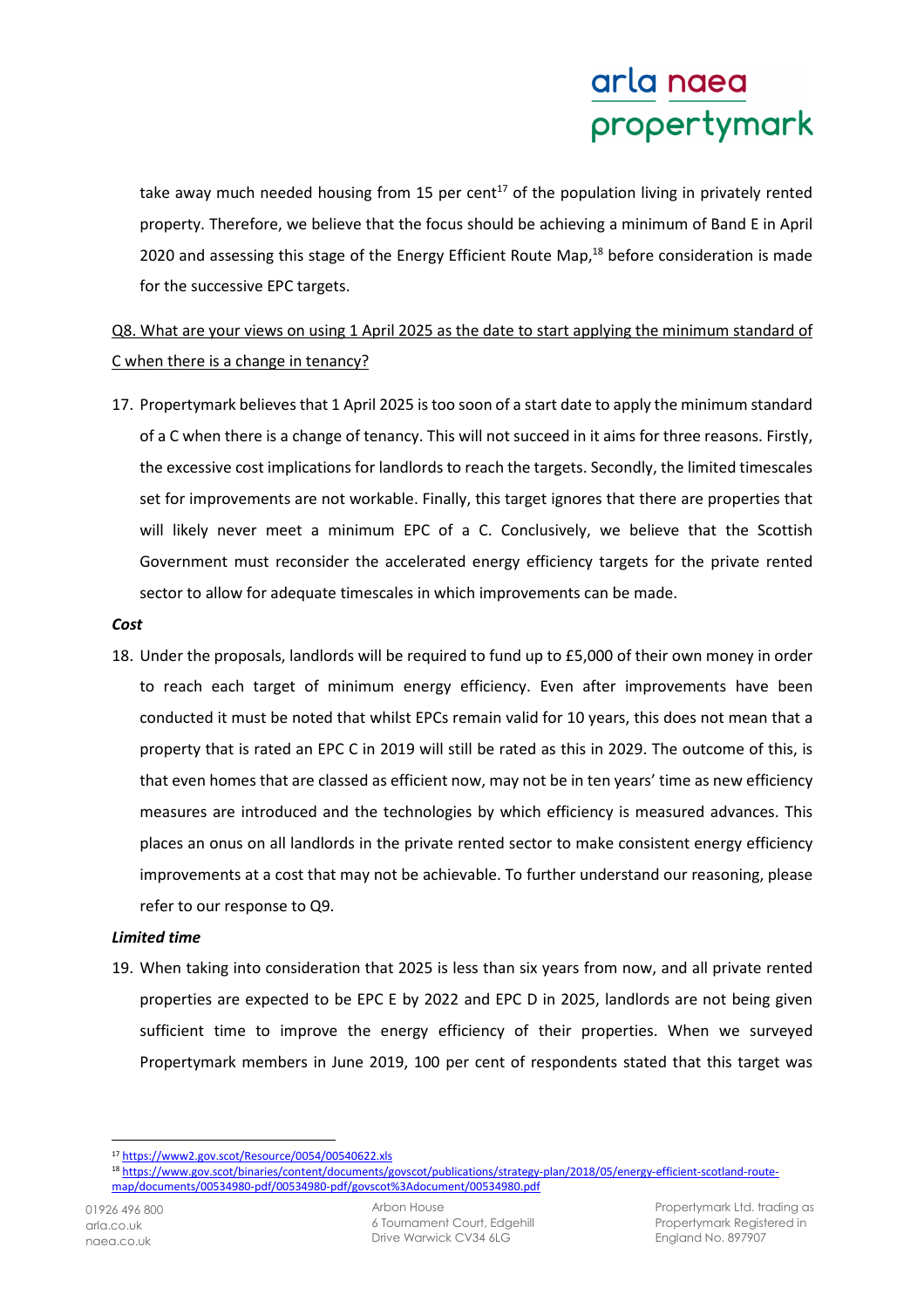either unrealistic or unlikely to be met practically.<sup>19</sup> Whilst we understand the importance of improving energy efficiency, it is impractical to expect great advancements in the limited period of time as set out by the Scottish Government. Furthermore, it is worth noting that whilst Scotland is endeavouring to get ahead of the rest of the UK in meeting minimum energy efficiency targets, these have been proposed at a later date than in England and Wales and have much stricter time limits. Ultimately, this does not give landlords sufficient time to make the energy efficiency improvements from EPC E, to EPC D, up to EPC C.

### *Demographic of tenure*

20. Propertymark believes that due to more than a third of Scottish properties being built before 1945, it is likely that some of this stock will never reach an EPC of E. According to the Scottish House Condition Survey 2017, 19 per cent of Scottish housing stock was built before 1919, and a further 12 per cent built in the inter-war years.<sup>20</sup> Furthermore, this reflects that 14 per cent of pre-1919 stock overall is an EPC band of F or  $G<sup>21</sup>$  We also believe that consideration must be made for demographic of tenure that is specific to Scotland, such as tenements as well as properties in the Highlands and Islands. In our June 2019 Scottish members survey,<sup>22</sup> it was highlighted that out of all area's landlords will most likely be deterred from letting property in rural areas due to the financial implications to bring these properties into standard. This will directly disadvantage private tenants that live in rural areas without access to the social rented sector or home ownership and must be considered moving forward.

Q9. With regards to providing a useful tool to landlords planning and executing improvement works, what are your views on basing any cap of required works on a definition of cost-effectiveness and technical feasibility?

21. Propertymark does not agree that landlords should be required to contribute up to £5,000 of their own money in order to make energy efficiency improvements to their rented properties. This cap is far too high and is not a workable limit for many landlords. Instead, we believe that Energy Efficient Scotland must introduce a "no third-party funding" exemption, whereby if a landlord cannot get external funding, they should be exempt from the minimum energy efficiency

l

Arbon House 6 Tournament Court, Edgehill Drive Warwick CV34 6LG

<sup>19</sup> Propertymark survey of Scottish members on energy efficiency, June 2019

<sup>20</sup> https://www.gov.scot/binaries/content/documents/govscot/publications/statistics/2018/12/scottish-house-condition-survey-2017-keyfindings/documents/scottish-house-condition-survey-2017-key-findings/scottish-house-condition-survey-2017-keyfindings/govscot%3Adocument/00543632.pdf

 $21$  Ibid

<sup>&</sup>lt;sup>22</sup> Propertymark survey of Scottish members on energy efficiency, June 2019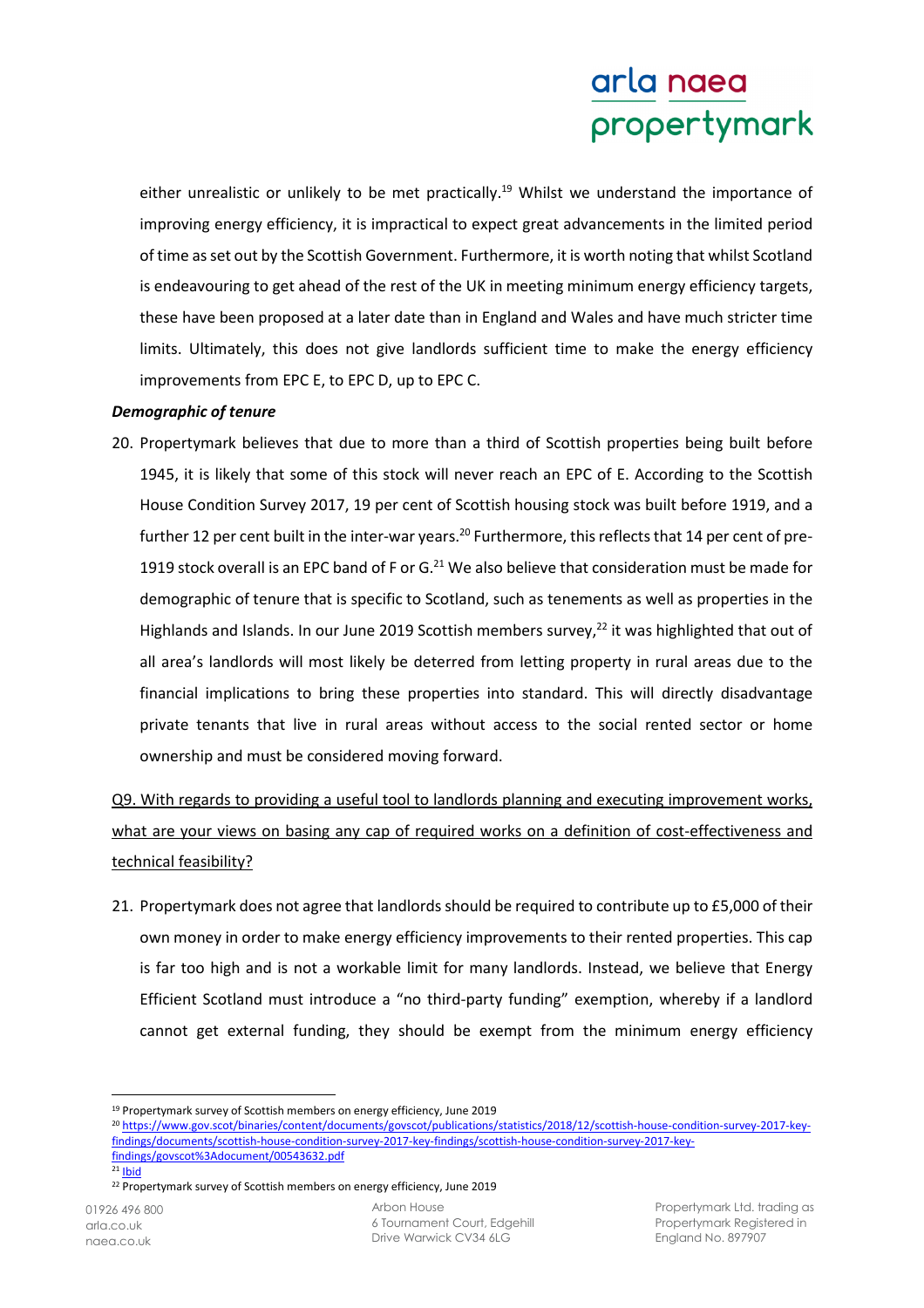requirements. To provide better aid to landlords, Energy Company Obligation (ECO) funding must now prioritise the private rented sector and the Home Energy Loan Scheme must continue. To allow better preparation, we also seek further clarification on what exemptions will look like for landlords under the energy efficiency regulations.

### *Cost*

- 22. Requiring landlords to fund up to £5,000 in order to reach each EPC band within six years, meaning some could spend £15,000 to reach EPC E by 2025, is not cost effective. Furthermore, this is a significantly higher amount than is required of landlords for similar measures elsewhere in the UK. This can be deemed as anti-competitive as landlords may cross the border to purchase rental properties instead, taking investment out of Scotland as well as decreasing the number of privately rented homes.
- 23. The Scottish Government must also take into consideration that in recent years, tax changes have significantly impacted landlords. Landlords in Scotland are required to pay 4 per cent of additional Land and Buildings Transaction Tax (LBTT) on the purchase of additional properties. Further, the Finance (No. 2) Act 2015<sup>23</sup> will be fully rolled out from April 2020, meaning that landlords tax relief on residential property finance costs will be restricted to the basic rate of Income Tax (currently at 20 per cent). The proposed cap makes the presumption that landlords have significant cashflow in order to fund these works, however only a third of landlords in the UK do it as their full-time occupation.<sup>24</sup>
- 24. The average two-bed monthly rent in Scotland in 2018 was £652.<sup>25</sup> this equates to a yearly rent of approximately £7,824. This figure is only £2,824 above the proposed cap, meaning that making improvements up to this value will likely eliminate any profit for the landlord who will not benefit themselves from making energy efficiency improvements. With the introduction of the Private Housing (Tenancies) (Scotland) Act 2016,<sup>26</sup> rent can only be increased once every 12 months and if the tenant thinks the rise is unreasonable, they can refer it to a Rent Officer. The result of this is that landlords cannot increase rents to accommodate for additional costs, such as energy efficiency improvements, if it can be deemed as unreasonable by the Rent Officer where it does

l

<sup>23</sup> http://www.legislation.gov.uk/ukpga/2015/33/contents/enacted

<sup>&</sup>lt;sup>24</sup> https://www.propertywire.com/news/uk/survey-reveals-landlords-britain-full-time-jobs/

<sup>25</sup> https://www.gov.scot/publications/private-sector-rent-statistics-2010-2018/

<sup>26</sup> http://www.legislation.gov.uk/asp/2016/19/part/4/chapter/2/enacted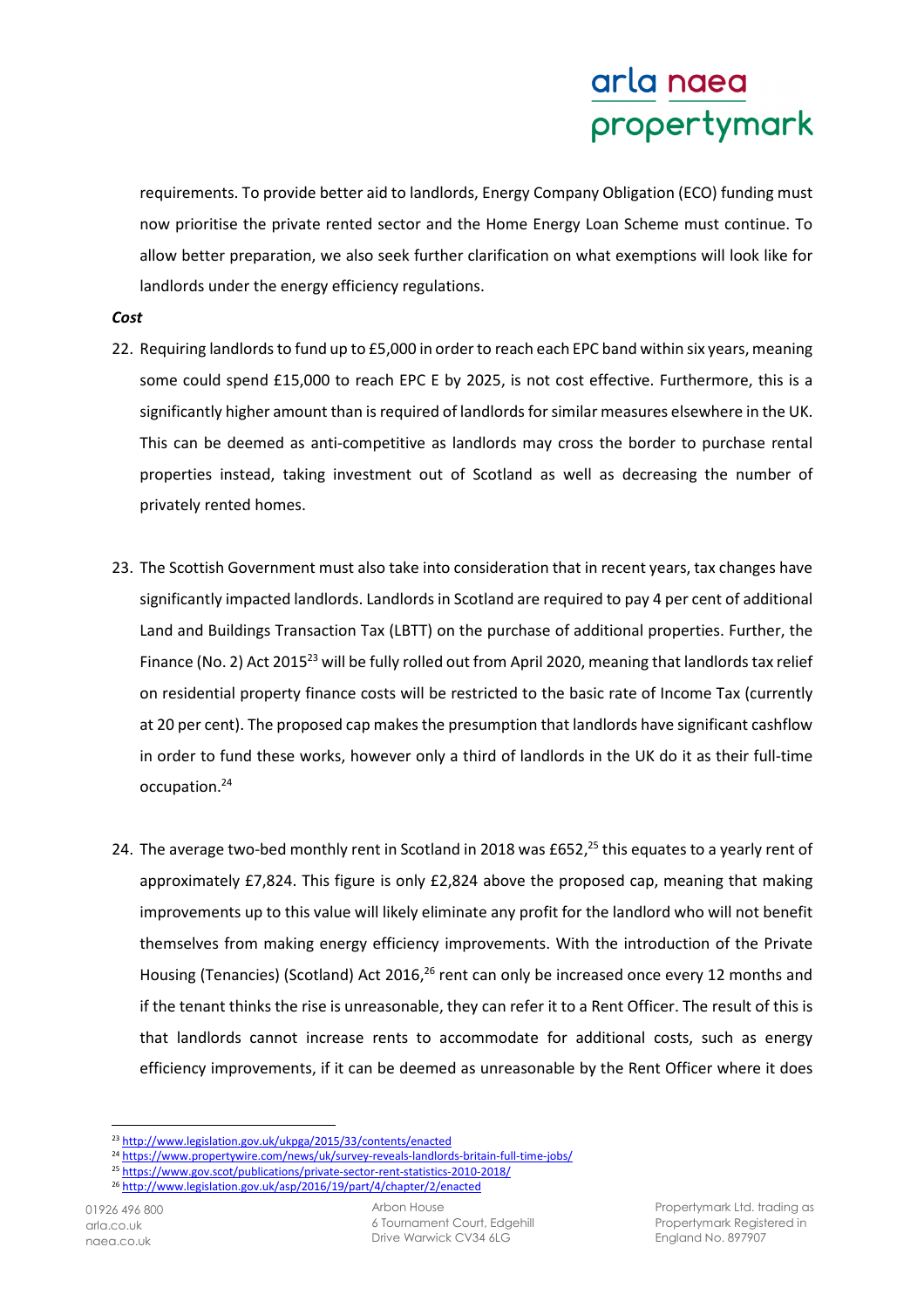not reflect market rents. The result of this, is that landlords will not be able to recoup the cost of making improvements through rent, thus making it even less cost effective.

### *Funding*

- 25. To aid landlords in making energy efficiency improvements, the Energy Company Obligation (ECO) funding must now be directed towards the private rented sector. Billions of pounds have been given in grant aid to social landlords whereas private landlords have barely benefitted from any funding. Only one per cent of properties in the social rented sector are rated EPC F or  $G<sub>1</sub><sup>27</sup>$  yet these properties are still being prioritised over the private rented sector. This is despite the increasing number of low-income households living in privately rented property due to the lack of available social housing. ECO funding is more difficult and costlier to implement when applied to the private rented sector, meaning that landlords can find it difficult to access. For example, one social housing provider with 1,000 units, compared to 1,000 private rented sector landlords with one unit, is a more cost-effective way for ECO companies to deliver their obligation. We would argue that in order for the Scottish Government to achieve its objectives, ECO funding to social housing should now be stopped, and all future funding from energy suppliers should be dedicated to supporting the private sector.
- 26. The Home Energy Scotland Loan Scheme<sup>28</sup> is a valuable source of finance for registered private landlords to increase the energy efficiency of their tenanted properties and it must continue if targets are to be achievable. Launched in May 2017, the Scheme provides both registered private sector landlords and owner occupiers with interest-free, unsecured loans of up to £38,500 per property.<sup>29</sup> This money can be spent towards measures such as wall insulation, double gazing and boilers. However, the loans are restricted to three occupied properties and cannot be used where the properties are owned by a business or property developer. The amount available to borrow depends on the improvements or installations. The most that can be borrowed for energy efficiency improvements is £15,000 (including a maximum cashback amount of £3,750). For renewable systems, such as wind turbines and solar heating systems, the maximum that can be borrowed is £17,500. Up to two renewable systems can be applied for per home and an additional

l

<sup>27</sup> https://www.gov.scot/binaries/content/documents/govscot/publications/statistics/2018/12/scottish-house-condition-survey-2017-keyfindings/documents/scottish-house-condition-survey-2017-key-findings/scottish-house-condition-survey-2017-keyfindings/govscot%3Adocument/00543632.pdf

<sup>28</sup> https://www.eas.org.uk/en/home-energy-efficiency-programmes-for-scotland-heeps\_50558/

<sup>&</sup>lt;sup>29</sup> http://www.energysavingtrust.org.uk/scotland/grants-loans/home-energy-scotland-loan